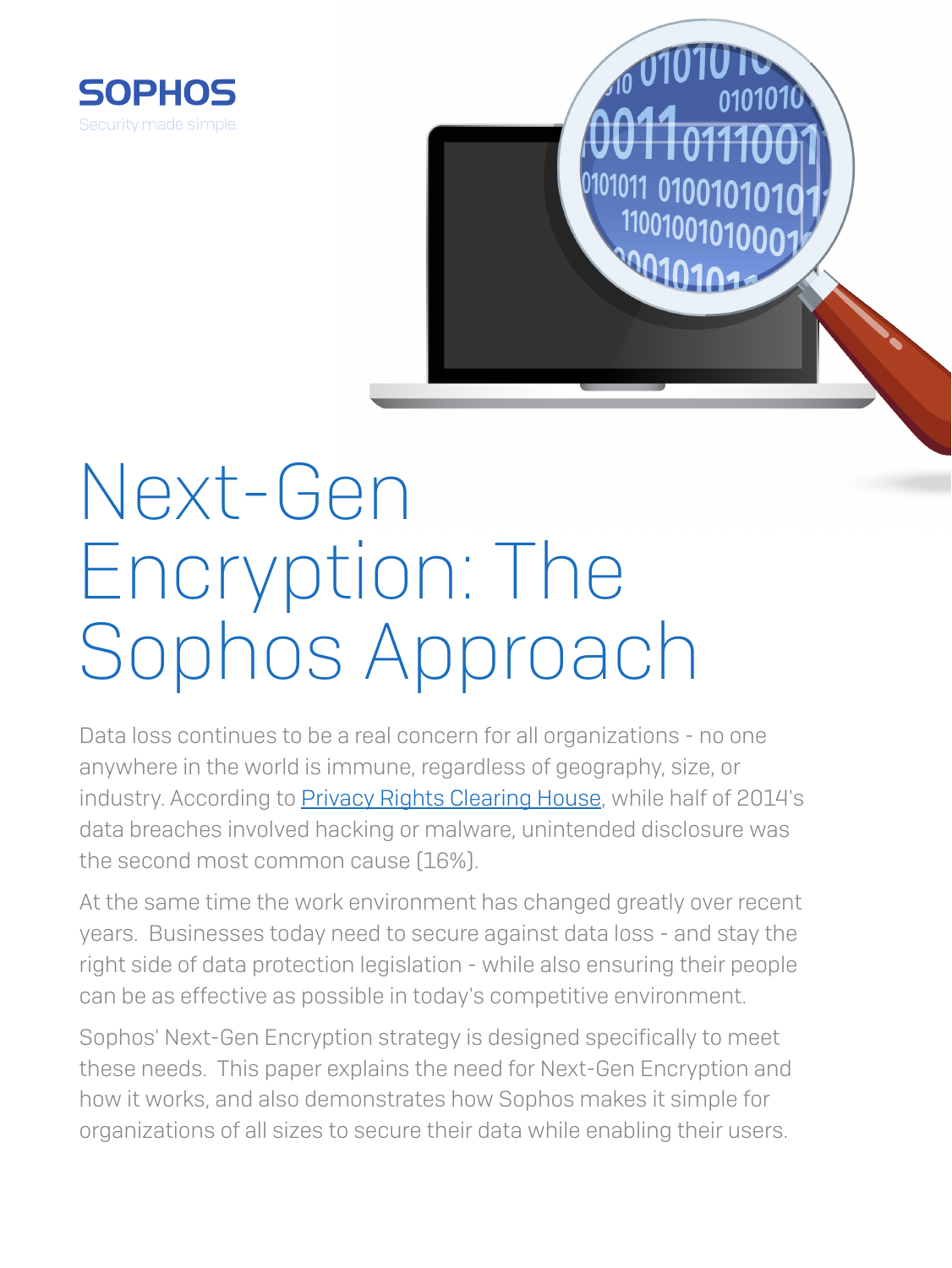## State of Play Today

Today's work environment is much different to that of five or ten years ago. The difference in the device landscape and threats is significant. Let's look at two big changes that have impacted data protection.

#### The Device Isn't Mobile, You Are

A typical end user has, on average, three devices. While there used to be desktops and the occasional laptop, the landscape has expanded to include tablets and mobile devices. Think of your end users. It's very likely that they will have a laptop and a mobile phone; others will also have a tablet or two.

Mobile devices often contain just as much, if not more, sensitive information than a laptop. They can also be lost much more easily. This means that the potential attack surface is increasing as users have more devices that contain company data.

The typical workforce is mobile and they are expected to remain productive on the road. Productivity ultimately means being able to access corporate data on the device of their choice, from anywhere at anytime.

#### It's Midnight, Do You Know Where Your Data Is?

Do you know where your company data is? It's located on servers, desktops, laptops, mobile devices, tablets, and removable media devices as well as with cloud storage providers. Sensitive company data is outside the traditional corporate boundaries, primarily because the notion of a corporate boundary has vanished.

How do you define a corporate boundary for your data if it is on a wide variety of mobile devices and storage solutions? These devices are either unmanaged or spend little time inside a company network. Or, in the case of a cloud storage provider, you may not even know where your data is physically stored and who really has access. All of this means that there is a need to protect data where users store it.

## Defining the Strategy for Next-Gen Encryption

In putting together our Next-Gen Encryption strategy, we looked at several areas where customers could be impacted by a data loss or breach, which could lead to regulatory violations. Our strategy considers the following areas:

- 1. Impact from lost or stolen devices
- 2. How people use data
- 3. Unintended disclosure due to human error
- 4. Hacking or malware attacks
- 5. Simplicity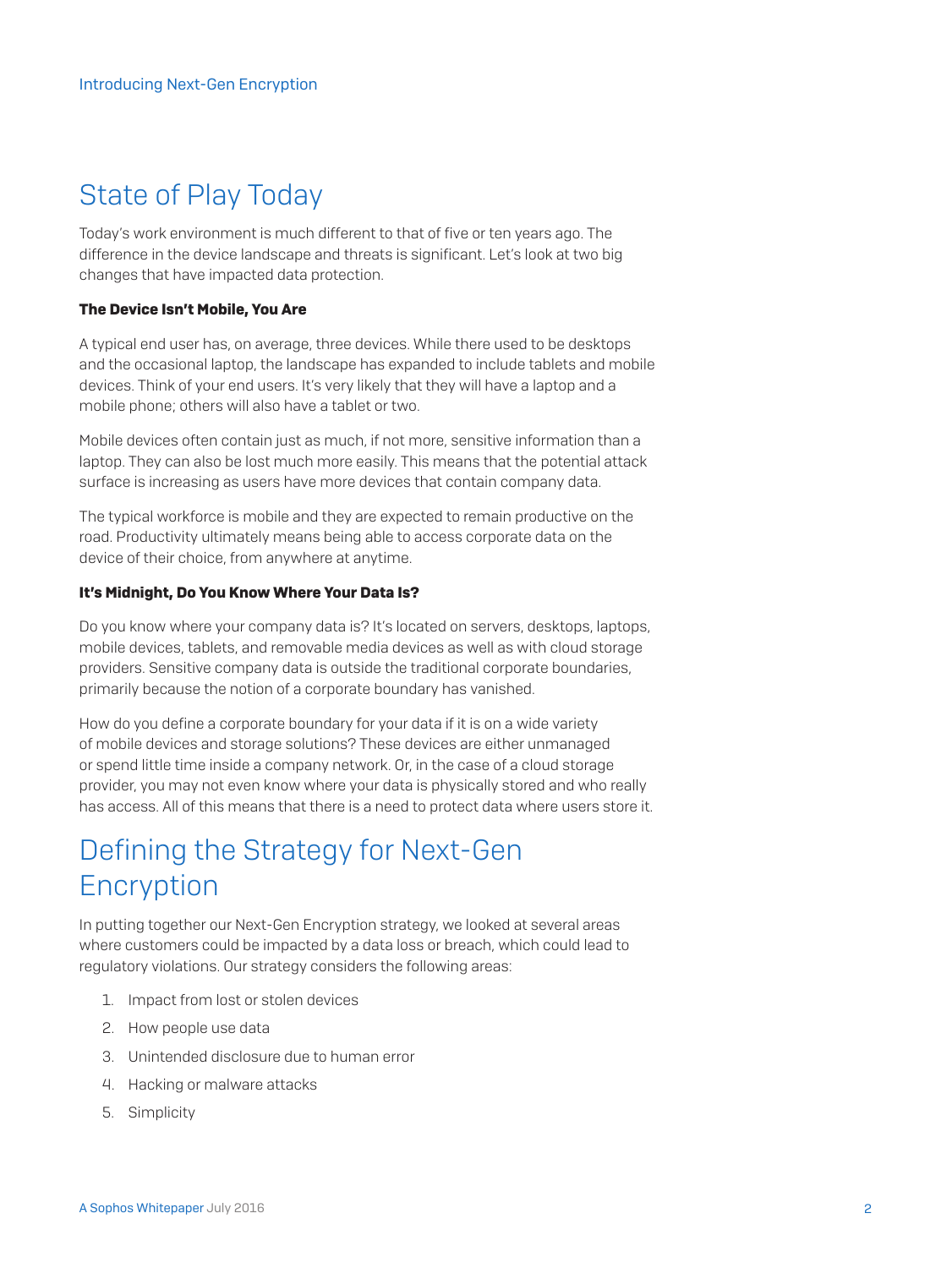While we could include targeted attacks (as opposed to opportunistic attacks using malware or phishing, for example) in this list, the statistical chance of a small or midsized business being the victim of a targeted attack is quite low. Unless you are a big company, like Sony or Target, or have some very specialized and sensitive information, the bad guys simply won't put in the effort required for a targeted attack.

#### Impact from Lost or Stolen Devices

The average user has three devices, all of which can easily be lost or stolen. Maybe they leave their phone on the train as they commute to work, or accidentally leave their laptop at airport security as they run for a flight. Devices are small and accidents happen. Full disk encryption is useful for the protection of data at rest and is a good first line of defense. But it is not sufficient to protect your company data based on today's end user behavior by itself.

#### How Do People Use Data?

Watch your end users for an hour and see how they use data. They create it, in the form of documents, presentations, etc. They copy files to network shares, USB sticks, or to a cloud storage provider. The end user works with files, and files move between devices and the various storage options. In these types of situations, data protection is a must.

#### Simple Human Error

We are all human. We all make mistakes. Everyone has created an email, attached the wrong file and sent the email out (or sent the intended file to the wrong recipient). There are many examples of simple human error that can lead a data loss or breach. Web browsers and mail clients are great examples of productivity tools that end users use to share data, but which can accidentally expose company data to the cloud or the wrong individual.

#### Hacking or Malware attacks

Privacy Rights Clearinghouse's analysis of 2014 data breaches categorizes types of breaches, and found that hacking or malware accounted for 51% of data breaches. Malware is increasing in size and complexity all the time. This also includes the opportunistic stealing of data. Malware can't be trusted and definitely shouldn't have access to encrypted data.

#### **Simplicity**

Encryption works best when no one notices that it's there. It silently provides protection without impacting the end user. For example, consider HTTPS. The S stands for secure, and means all communications between your browser and the website are encrypted. But most users never notice the difference in the URL they're visiting.

Encryption must be simple to use for both the administrator and the end user in order to achieve a high level of acceptance.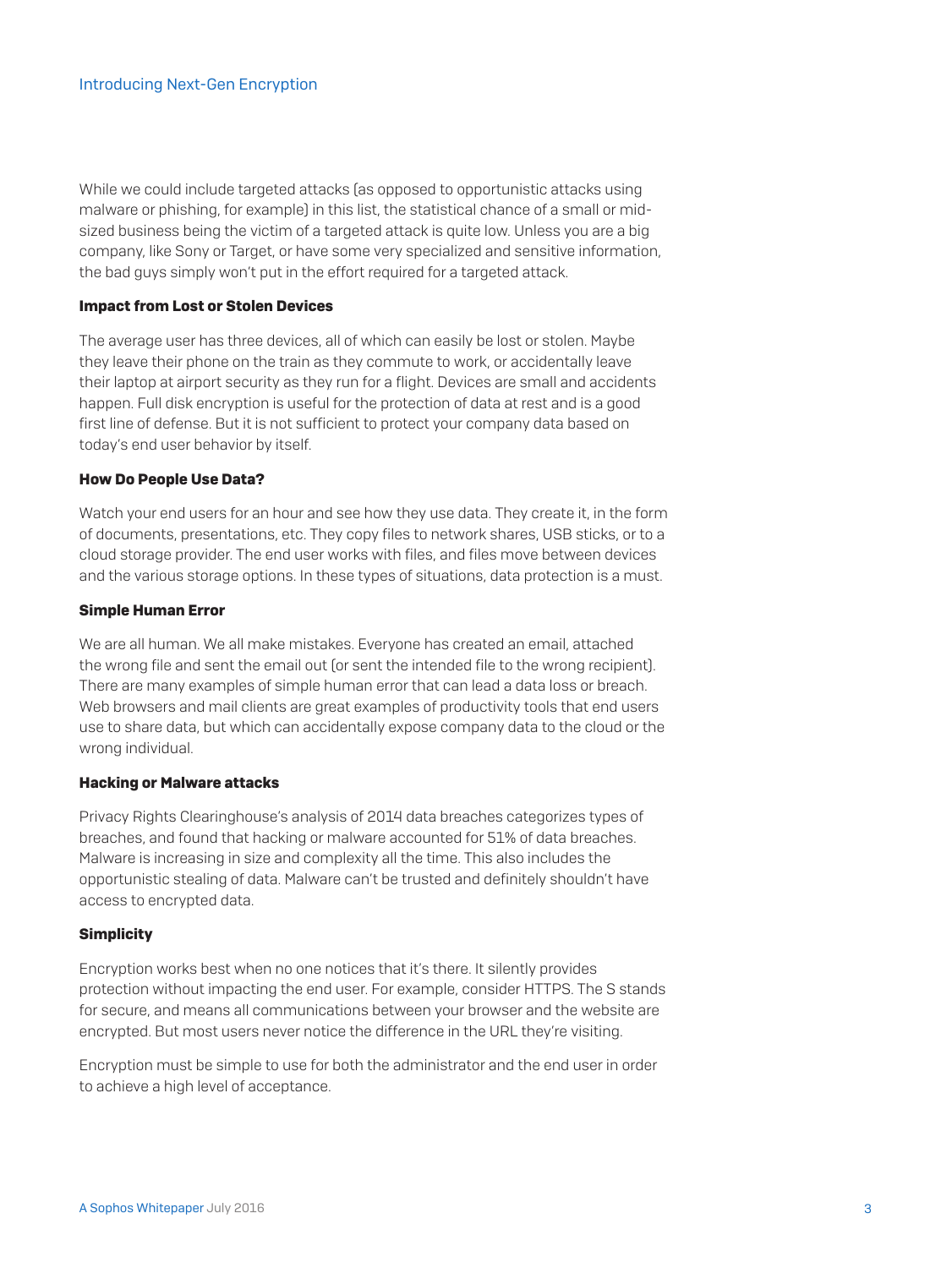## Introducing Sophos Next-Gen Encryption

The Sophos Next-Gen Encryption strategy begins with two assertions:

- 1. All data that an end user creates is important and must be protected (encrypted). This is known as "always-on" encryption, or encrypting by default.
- 2. Encryption should be persistent wherever a file is located, copied, or moved.

Encryption is widely considered one of the best ways to protect data. Whether the user is creating a document explaining their new patent idea, or a spreadsheet to justify a new business concept, all of this is important data, and it should be encrypted automatically and transparently. A user shouldn't be bothered with having to decide whether or not to encrypt a file based on their perceived sense of how important it is. In fact, users may not even realize that data is encrypted. This allows the user to remain productive and have their data secure while following existing workflows.

Once the file is encrypted, it must remain that way. Whatever happens to the file, whether it is moved, copied, renamed, and regardless of whether the file remains within the boundaries of the device, the encryption must be persistent. If a user accidentally loses a file, it will be lost in its encrypted form, rendering it useless/ unreadable to anyone without permission to view it.

#### What About DLP?

When people think about data protection, they often think of Data Loss/Leakage Prevention (DLP). DLP and encryption have historically gone hand in hand. While DLP is a great technology, there are many examples of companies failing to implement a DLP strategy after spending a significant amount of time or money on the effort. The issue is the complexity of the task. Rules for data, which you may not have created yet, must be put in place. A common issue is that administrators make the rules too strict and then deal with the workload brought on by false positives. Often, administrators make the rules looser, and then data leaves the organization despite DLP systems. Sophos is turning DLP on its head by removing the necessity to classify data. This simplification greatly helps both the end user and the administrator.

This isn't to say that DLP isn't important. DLP still has a role within Next-Gen Encryption. However, it should be the exception, and not the rule. When the user wants to decrypt data, it is a conscious decision to remove protection from a file. This is the time for DLP rules to be optionally run. If no red flags are raised, the user is allowed to decrypt the file because it contains nothing that is deemed to be sensitive. However, if any flags are raised, the request to decrypt the file is denied. This approach is a failsafe to ensure that files remain encrypted. Additionally, any request to decrypt a file is audited and logged.

Using this approach greatly simplifies DLP and, as the evaluation of DLP rules becomes the exception (used only when data is decrypted), significantly reduces processing requirements.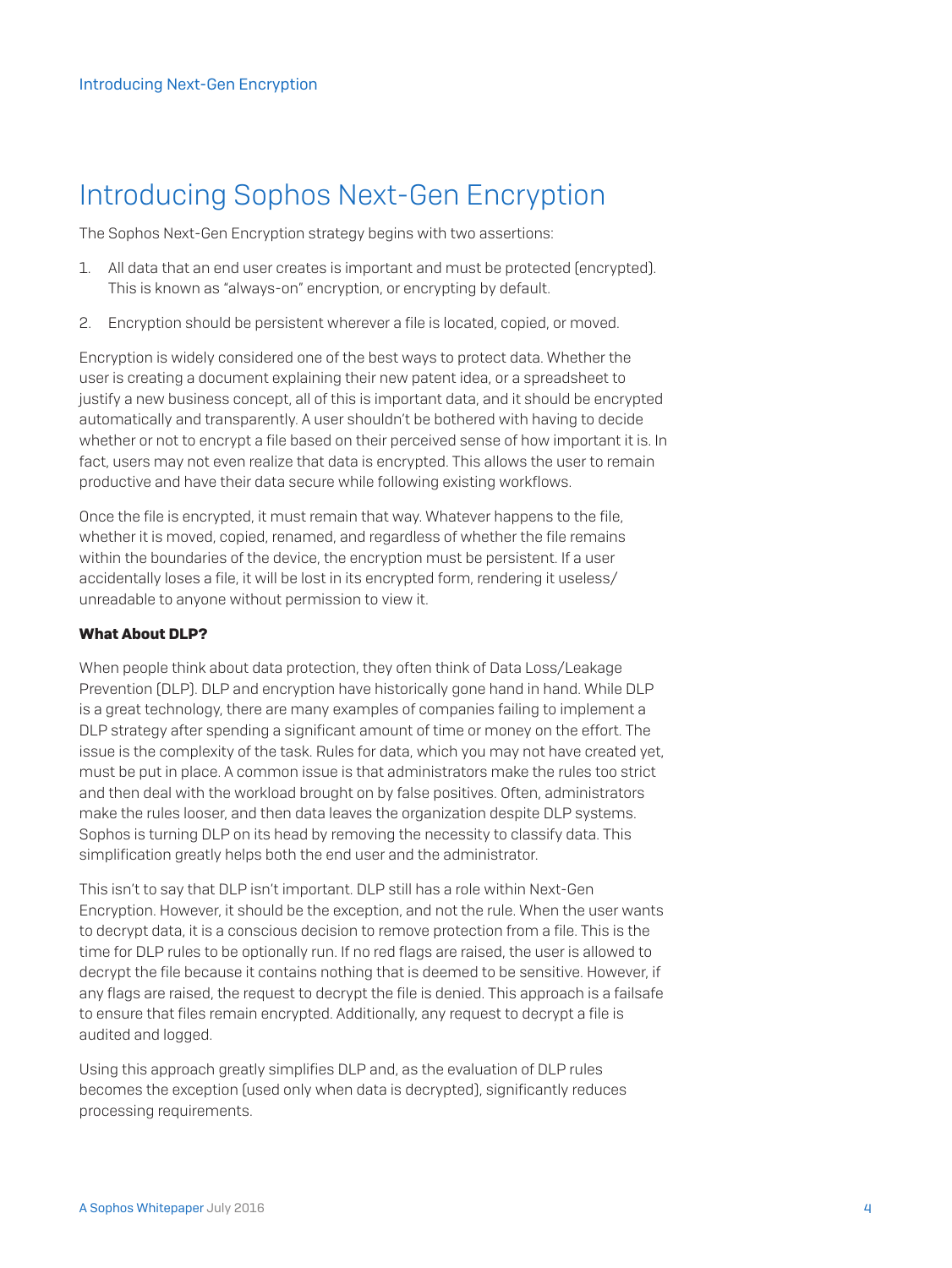## Synchronized Encryption

Assuming that all of the user's data is encrypted, the next most important item to protect are the encryption keys that encrypted all of that data.

The core idea of encryption keys is that only trusted devices, apps, and users should have access to encrypted data.

To achieve this, Sophos merges the know-how and functionality of Sophos Endpoint and Sophos SafeGuard Encryption (SafeGuard) products to turn encryption into a threat protection technology. The Endpoint product will do what it has always excelled at, determining the security health status of the machine in question and deciding if running processes can be trusted. And the data protection product will do what it has always been good at, encrypting data and protecting access to the keys.

In order to make a determination on when to release keys and allow access to encrypted content, we triangulate and synchronize user identity, device, and application/process.



All three of these conditions need to be validated in order to access the encryption key and to view the data.

In almost all cases, a legitimate, corporate end user is able to access data transparently using a trusted device (i.e., a company issued device) and trusted applications. Should they not meet one or more of these conditions, they will be denied the access key and while they can see the encrypted file, they can't view its contents. In this way, data-stealing malware might be able to exfiltrate a protected file, but that file is rendered useless without the access key.

### Trusted Device

There are many ways to determine if a device is trusted. For example, it can be because the appropriate Sophos products are installed. Or it could be because the Sophos Endpoint agent has evaluated the system and given it a Healthy State [or a green Heartbeat™] status. Also, a trusted device can be a mobile device that is managed by the company's EMM solution and thus is in compliance with the company's security policy. Alternatively, an administrator may explicitly state that a system should not be trusted, such as a contractor-use case.

*In order to be considered trusted and access encrypted data, the user must be using a trusted device, be a trusted user, and using a trusted process or application to access the data.*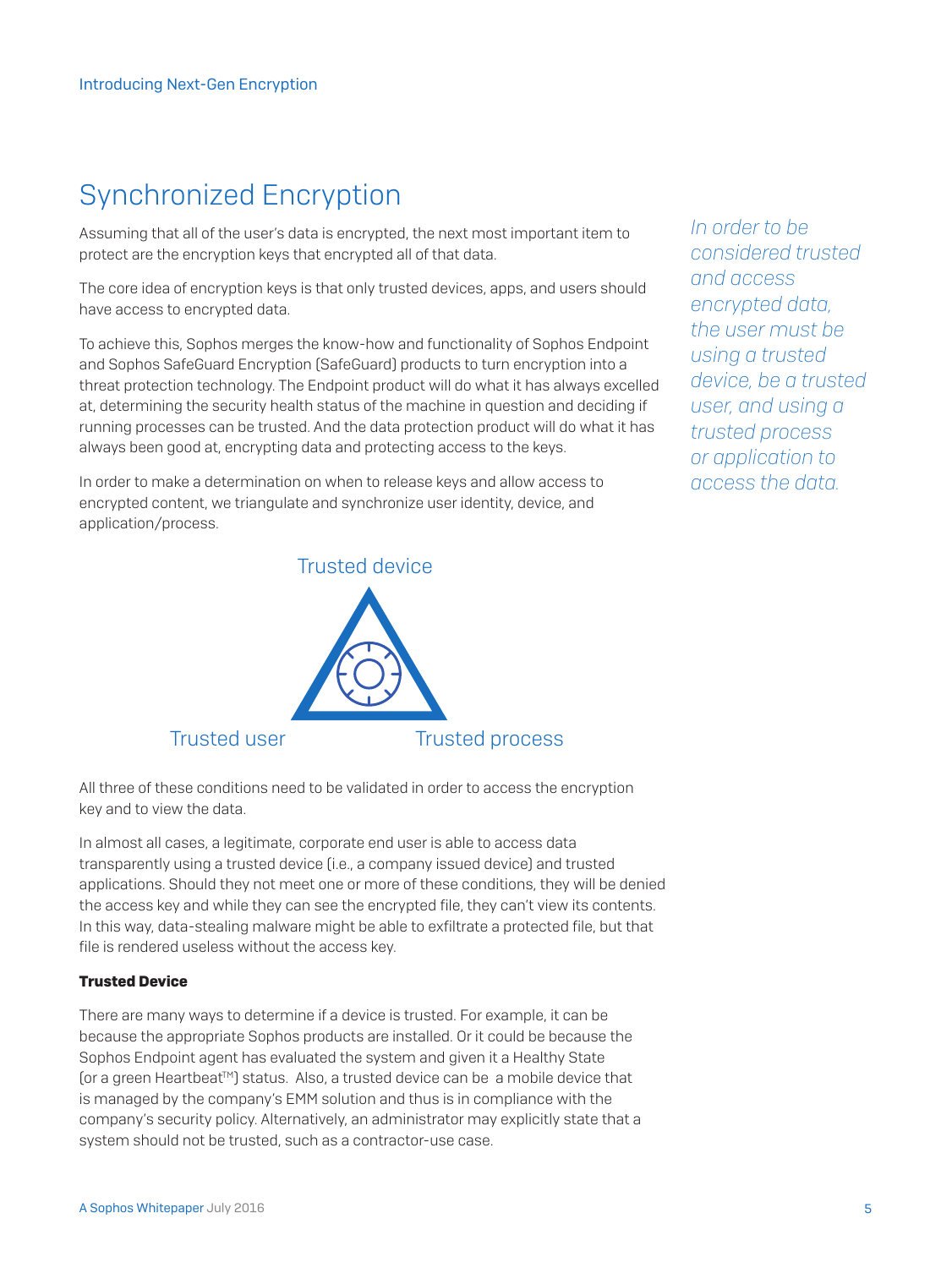If a Windows or Mac laptop is in an active infection state, as the endpoint is in the process of removing malware, the system most likely should not be trusted. For a mobile device, such as an iPhone or Android Phone, if the device does not meet the corporate compliance policy (for example, if a device is jailbroken or does not have a lock screen password) it shouldn't be trusted either.

#### Trusted User

Just as there are multiple ways to determine if a device should be trusted, there are also many ways to determine if a user should be trusted. It can be based on their identity, or simply because they could successfully log into their system. There are use cases, such as a user leaving an organization, where users may successfully log into their device but they should not have access to encrypted data.

#### Trusted Process

Sophos Endpoint will take the lead role in determining as to whether a process is trusted or not. The exact details about how this is achieved, both with and without the Sophos Endpoint, is out of scope for this document.

Generically, the internal logic does not trust PUA (potentially unwanted application) malware, viruses, web browsers or mail clients. However, there are other types of applications, such as torrent programs, that organizations may instinctively not trust to access encrypted data. Web browsers and mail clients are not trusted by default, because these are ways that end users can accidentally share or lose data. This helps protect against simple human error.

Why do we talk about processes and not applications? Primarily, this revolves around ensuring that the end user can remain productive. By only blocking the process which is actually misbehaving, it allows all trustworthy processes to execute unhindered.

Let's look at three examples of a process, other than malware/viruses, and whether it can be trusted.

#### 1. Notepad

Notepad is a self-contained and simplistic application. It can be trusted because it is simple and contains no malicious activity. As Notepad is determined to be trusted, it can access an encryption key. This allows documents created with Notepad to be encrypted by default, and to display encrypted plain text documents.

#### 2. Internet Explorer

Internet Explorer has a history of being exploited, and is a common method for the delivery of malware onto a device. As such, it is not trusted by default. Because Internet Explorer is not trusted, it cannot access an encryption key, and therefore can only access files in their encrypted form. It can't open or view the contents, but can upload an encrypted file to a cloud-based file sharing service.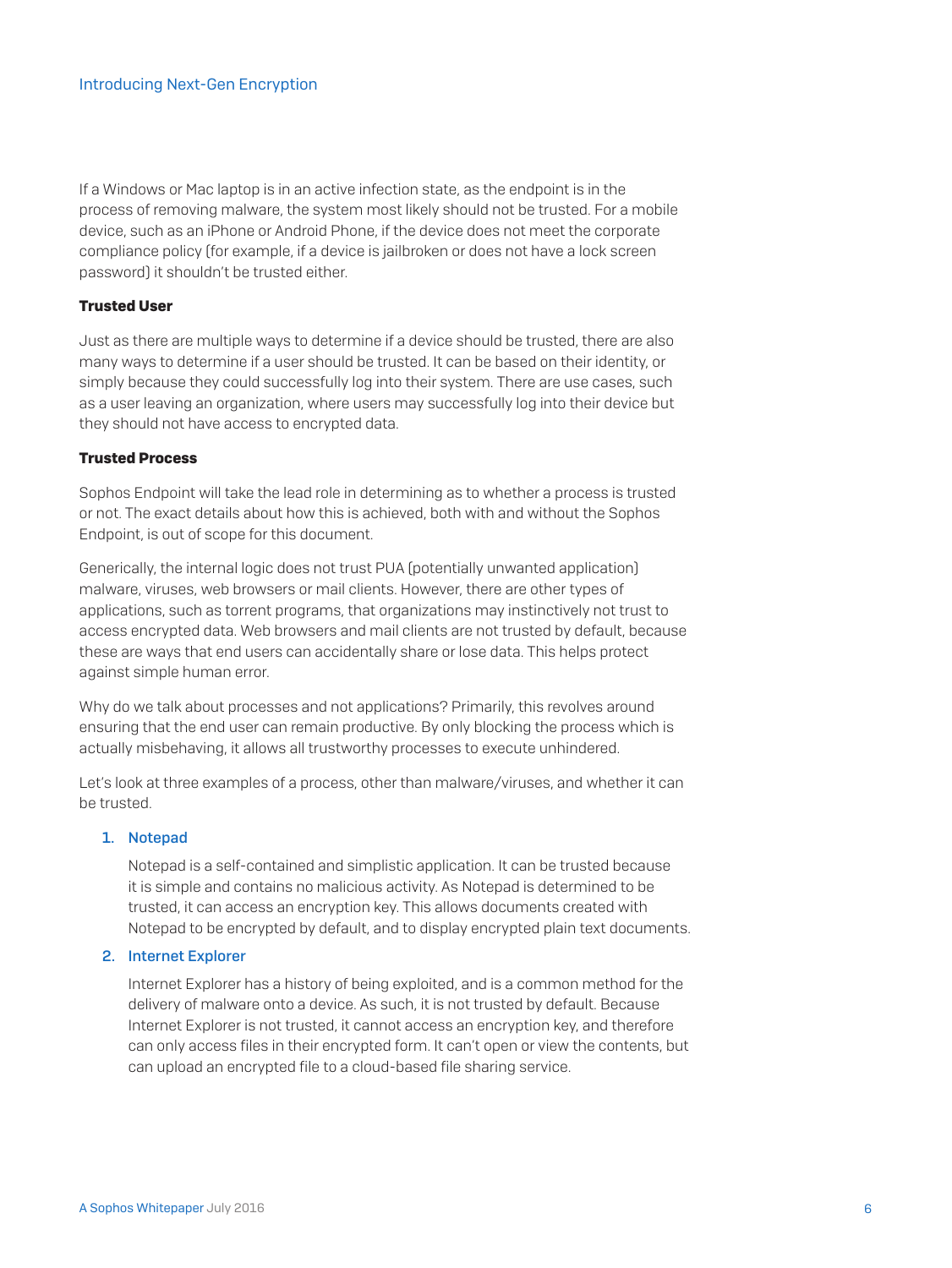#### 3. Microsoft Word

Microsoft Word is in a gray area of being able to be both trusted and untrusted. Word can behave perfectly fine and be trusted, therefore when a user uses Word to create a document, it can be encrypted by default. The user can simple double click on encrypted files to read and edit these files. The process is complete transparent. This is because Word is currently trusted to access encryption keys in order to perform encryption/decryption processes in the background. However, Word can also be infected with something similar to a macro virus, at which point Word is no longer trusted to access the encryption key and cannot read encrypted data.

These are just three simple examples of determining process trust that highlight the necessity for Synchronized Encryption to continuously monitor integrity.

#### Continuously Monitoring Integrity Before Granting Trust

Overall, you want your data protection technology to continuously monitor the security health, integrity, and trust of the system application/process. The goal is to keep end users productive while also keeping data secure. As stated above, if a process is not trusted, then it can only access the file in its encrypted form but not the encryption key to decode the content. The majority of the time end users won't notice that this is happening. However, if the process is malicious, such as malware, obviously it should not be running at all. And, if your system is in a state of active infection, the system should not be trusted. Process trust is the first reaction to integrity, but overall system security health plays a part in the reaction to integrity as well.

Let's go back to the concept of keeping users productive. You want to stop untrusted processes from accessing plain text data and stop them from running. But for example, if you have two Word documents open – the first containing important documentation you're working on, and the second a file sent by a friend or colleague – should the second document turn out to be malicious, we'd only want to block that second Word process. We would want to allow the user to continue to remain productive on the first Word document.

Should the user's system become highly infected with one or more pieces of malware that is in the process of being cleaned up, as a last resort, Synchronized Encryption can temporarily revoke the local copies of the encryption keys. Key revocation would ensure that nothing on the system can decrypt any files or data. This does make the end user less productive, because they can't access encrypted data, but this is actually the point. Do you want a user (and the applications/processes they use) to access encrypted data on an infected system? No, you do not. Once the malware infection(s) have been cleared off and the system is given a clean bill of health, the encryption keys are returned to the system and the user can continue working productively.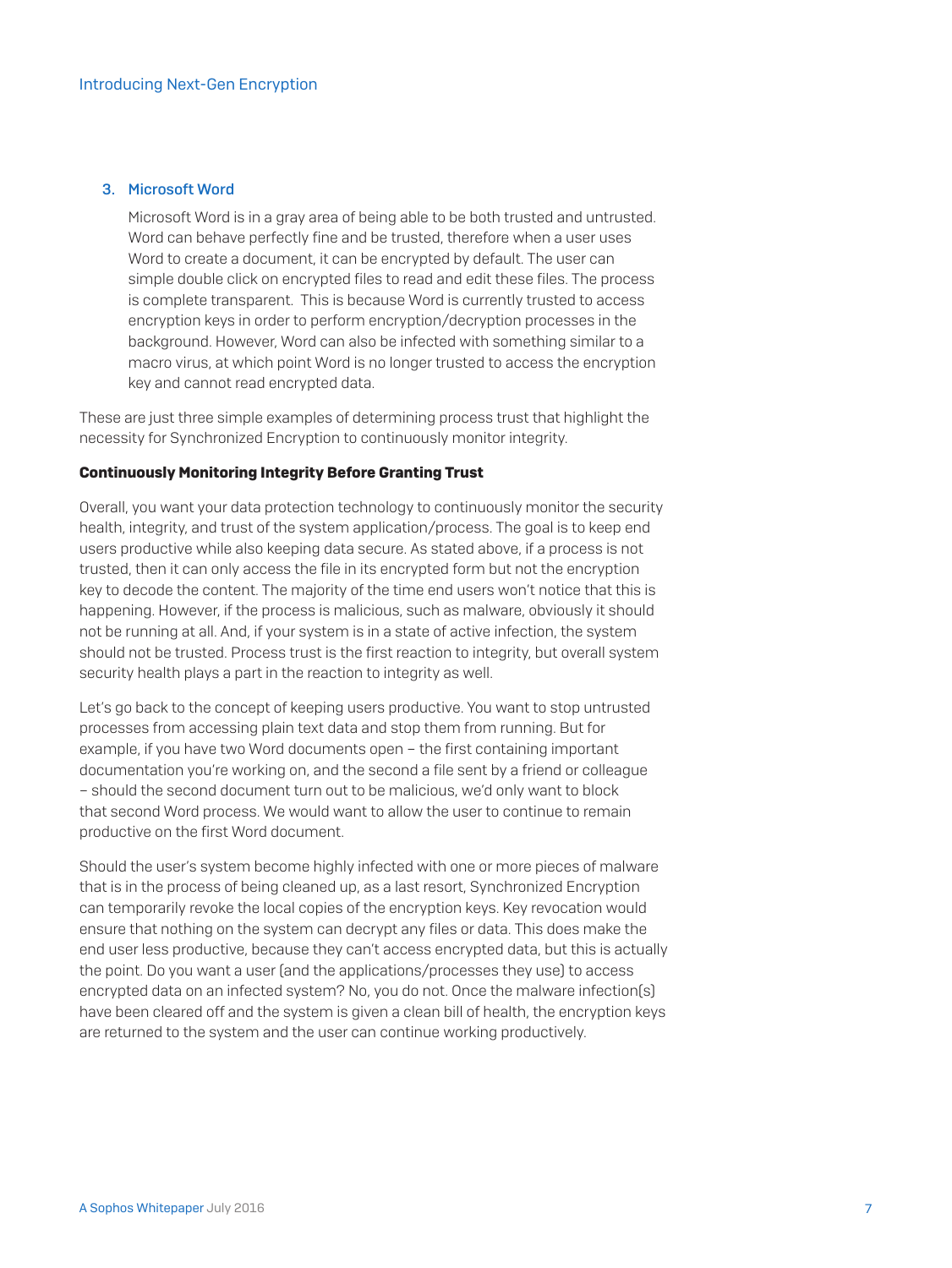#### Is a Non-Trusted Process a Bad Thing?

If a process is not trusted, does that mean that it is bad? No, not necessarily. There are plenty of use cases where you might want a process to access the files but only in an encrypted manner. For example, users can use an email client such as Outlook to send an attachment. The Outlook Client is not trusted, but it can access the files in their encrypted form to perform the attachment and delivery function. But once it reaches its recipient, Outlook then calls on a trusted application such as Word or Excel to open the application. In the end user's eye, the process is completely transparent, while at the same time, the attachments are encrypted and thus protected during the transmission.

This also illustrates why the Sophos Synchronized Encryption concept is different to application white-listing. You might trust the white-listed application to run, but that doesn't mean it should have access to encrypted data. With Synchronized Encryption, you're making a determination as to whether a trusted running application is trusted enough to see the plain text version of encrypted data.

#### Synchronized Encryption Without Sophos Endpoint

To get the full benefit of Sophos Synchronized Encryption, customers need both Sophos Endpoint and Sophos SafeGuard products. But, what happens to this concept if the Sophos Endpoint product is not present? All of the same logic still holds true; however, the validation of system health and process trust goes from being dynamic to static. The SafeGuard product cannot detect malware, so a different evaluation on system health has to be made. Process trust is then based off something closer to a list of strongly named processes, which the administrator defines as trusted. By default, anything not on that list is not trusted.

## Collaboration Options with Next-Gen **Encryption**

End users need to collaborate, both inside and outside of an organization, in order to perform their day-to-day tasks and be productive. Next-Gen Encryption ensures that all of the data that they have created is protected, and only something that is trusted can access it. So, how does collaboration work now? Again, the focus is to allow users to remain productive and retain their workflows. Let's look into the two categories in a bit more detail.

#### Collaborating Internally

Collaborating internally is actually the easiest and most seamless experience. All users inside the company have access to the encryption keys. All data that is created is encrypted. It's shared encrypted and everyone can access it.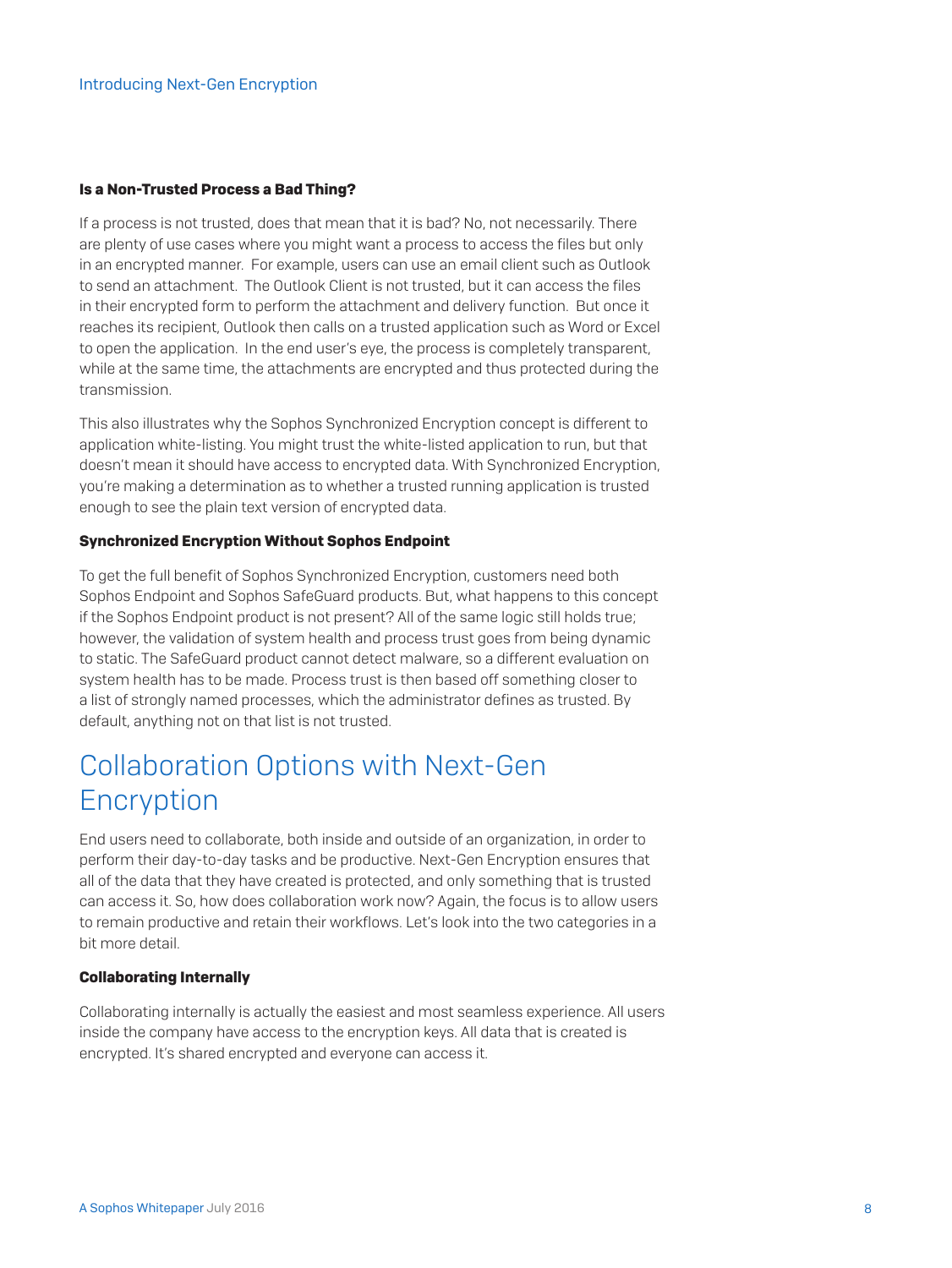- 1. John creates a Word document and saves it. He wants to get feedback from Judy. When John saves the document, it is saved and encrypted automatically (encryption by default). John doesn't need to do anything special to encrypt his Word document.
- 2. John opens up Outlook and creates a new email, addressing it to Judy. Using his normal workflow, John attaches the file to the email. He types up his message and presses send. Outlook is a mail client and, generically, isn't trusted. As it is not trusted, it breaks one of the three pillars (not a trusted process). When Outlook reads the Word document to attach it, that file will be attached in an encrypted state.
- 3. The email is then sent to Judy, who receives it and opens the email from John. The file attachment in the email in John's Sent folder is encrypted. The file attachment in the email in Judy's Inbox is encrypted. The file attachment is encrypted while being sent from John to Judy.
- 4. Judy double clicks on the Word Document in the email and it opens seamless in Word, where Judy can now review and make comments. Outlook is not trusted, so when it saves the document to a temporary location it will be in its currently encrypted state. Outlook then launches Word asking it to open the temporary file it has just created. Word is trusted, and has access to the key. Since Judy is trusted, Judy's device is trusted, and MS Word is trusted, it can decrypt the document read and properly present the document in plain text to Judy.

In addition,if Judy reads this email on a mobile device secured with Sophos Mobile Control, she can save the encrypted attachment to the Secure WorkSpace (and encrypted container), and because this encrypted container shares the same key, she will be able to view the content while keep it secure.

Neither John, nor Judy had to change their standard behavior, and all of their interactions are encrypted. They have a seamless experience and can collaborate together without issues.

## Collaborating Externally

Collaborating externally does change when all of your data is encrypted. There are two ways that users can collaborate externally. They are:

- 1. Password protected (Wrapped in a HTML5 File)
- 2. Decrypted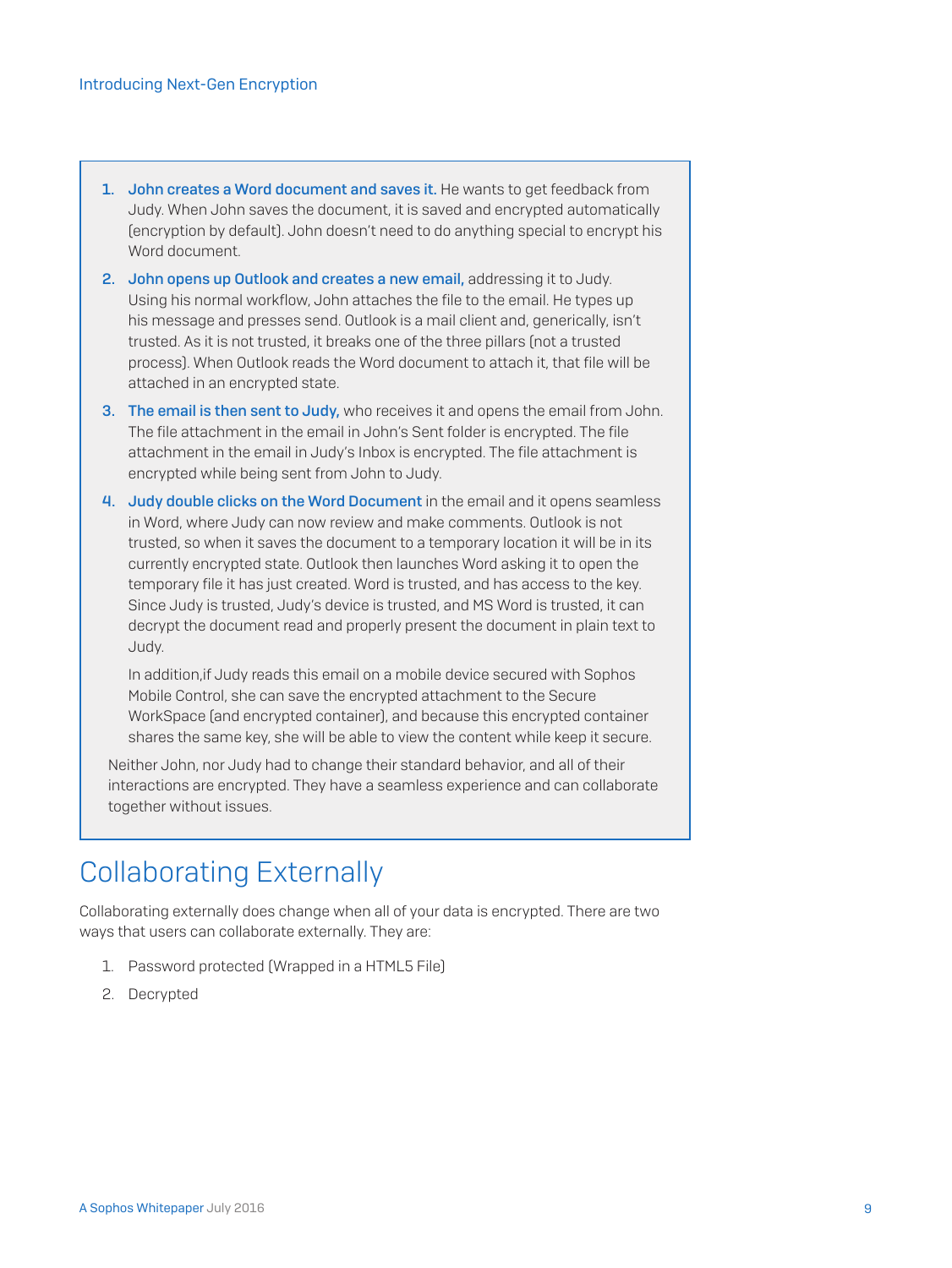#### Collaborating Externally With a Decrypted File

There are valid use cases for sharing data in a decrypted form. For example, public information, such as a brochure. It's public information that should be accessible to anyone, so it's perfectly fine to have it decrypted. The decryption of data is the one time that Next-Gen Encryption will "get in the face" of the end user. They, the user, need to confirm that they are making the conscious decision to decrypt this file.

A user will make a conscious decision to decrypt the file before it is sent. As discussed above, the file can then, optionally, pass through DLP for examination of the contents and if no flags are raised the file is decrypted. Also, encryption, or in this case decryption, is persistent so it will remain that way. All of this is logged and audited so that an administrator can monitor for malicious employee behavior. Once the file is decrypted, normal user workflow can resume.

#### Collaborating Externally Using a Password Protected File

What happens if you have a contract that you want to share securely with an external recipient, but you need to allow them to decrypt it and use it without knowing if they have any encryption software installed at all?

The user can simply create a password protected file and set a password. Essentially, the software re-encrypts the file contract document (let's call it contract.doc) with the password the user assigned, and wraps it into a HTML5 wrapper. This creates a file called contract.html. This password will need to be shared with the recipient. The result is a single HTML file that can be interpreted by any HTML5 capable browser, or any operating system. This single HTML file has three distinct parts:

- 1. The presentation layer (what the recipient will see in their web browser when they open the file)
- 2. Code to decrypt the attached payload
- 3. The encrypted file (contract.doc in this example)

The user would then email contact.html to the recipient instead of the contract.doc file. When the recipient double clicks on the HTML file in their email client, it will open their browser and ask them to enter the password. Assuming that they can enter the password correctly, the browser will execute the code to decrypt the file and then it will be saved locally on the recipient's machine in an unencrypted state.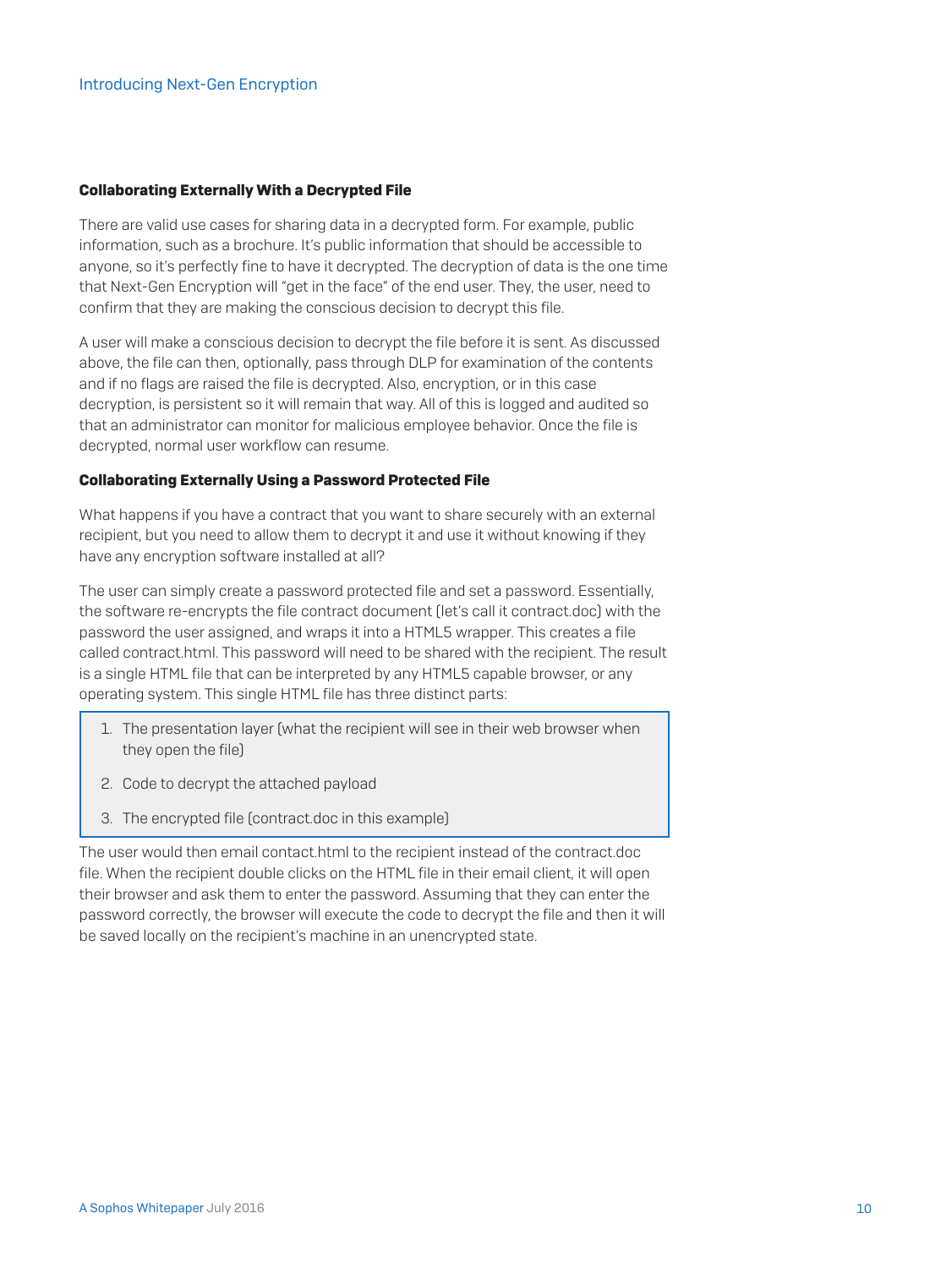This allows the confidential file to be sent in an encrypted state, then seamlessly decrypted whey the recipient opens the file.

If the recipient needs to send back an updated file, the HTML wrapper can also be used as a container. The recipient can simply update the file and drop the updated file back into the HTML screen. This creating a two-way secure collaboration with an external user who does not have Sophos SafeGuard Encryption.



#### Making Life Easy for Your Users

To make life easier for your end users, Sophos provides items, such as an Outlook plugin, that can detect that mail is being sent outside the organization with a file attachment. It can then inform the user that he/she is about to send an encrypted file and ask which of the options the user wishes to choose for external collaboration and to take the appropriate steps. Alternatively, an administrator might specify a default action, via policy, that would be automatically performed.

## Cross-Platform Data Access

In order to allow end users to remain productive, this Next-Gen Encryption functionality needs to run on all of the devices commonly used by end users. This functionality works on Windows, OS X, iOS and Android.

We talked about users having an average of three devices. If the Windows machine gets highly infected with malware, is locked down, and not trusted, the user can still work and remain productive on either their Mac or iPad, regardless of they are in the office or on the road. If one device is compromised, it's unfortunate, but the user can simply use another device instead.